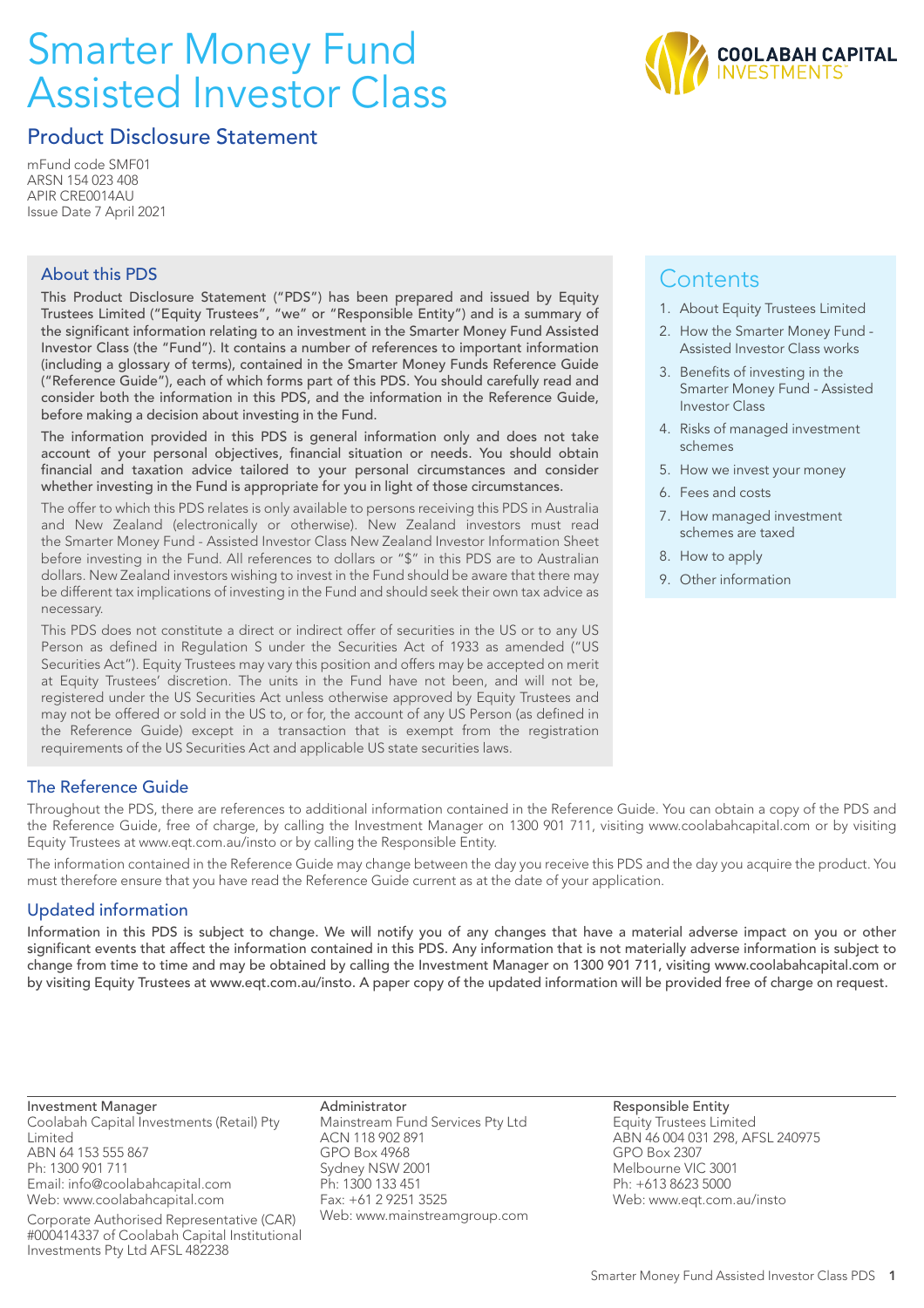# 1. About Equity Trustees Limited

### The Responsible Entity

#### Equity Trustees Limited

Equity Trustees Limited ABN 46 004 031 298 AFSL 240975, a subsidiary of EQT Holdings Limited ABN 22 607 797 615, which is a public company listed on the Australian Securities Exchange (ASX: EQT), is the Fund's responsible entity and issuer of this PDS. Established as a trustee and executorial service provider by a special Act of the Victorian Parliament in 1888, today Equity Trustees is a dynamic financial services institution which continues to grow the breadth and quality of products and services on offer.

Equity Trustees' responsibilities and obligations as the Fund's responsible entity are governed by the Fund's constitution ("Constitution"), the Corporations Act and general trust law. Equity Trustees has appointed Coolabah Capital Investments (Retail) Pty Limited as the investment manager of the Fund. Equity Trustees has appointed a custodian to hold the assets of the Fund. The custodian has no supervisory role in relation to the operation of the Fund and is not responsible for protecting your interests.

#### The Investment Manager

#### Coolabah Capital Investments (Retail) Pty Limited

The Investment Manager is Coolabah Capital Investments (Retail) Pty Ltd (CCIR), which is a corporate authorised representative (#000414337) of Coolabah Capital Institutional Investments Pty Ltd (AFSL 482238).

CCIR has appointed its related entity, Coolabah Capital Institutional Investments Pty Ltd (CCII), as the Portfolio Manager to which it sub-delegates all portfolio management responsibilities for the Fund and its other fixed-income products. Both the Investment Manager and Portfolio Manager are wholly owned subsidiaries of Coolabah Capital Investments Pty Ltd (CCI). CCI is 75% owned by its portfolio management team, and one quarter owned by Pinnacle Investment Management Group Limited, a leading Australian-based multi-affiliate investment firm.

Established in 2011, the CCII's goals are to develop and deliver low risk savings and retirement solutions that outperform traditional cash and fixed-income products through active portfolio management. As at 31 January 2021, it managed approximately \$5.0 billion in assets.

These savings solutions, which include this Fund, have been created to satisfy demand for lower risk investment products that can:

- provide investors with cash and fixed-income opportunities that add value generally beyond deposits,
- outperform conventional fixed-income investments without taking significant interest rate duration risk,
- offer investors diversification opportunities away from the volatility of the share market, and
- supply retirees with regular quarterly income.

# 2. How the Smarter Money Fund - Assisted Investor Class works

The Fund is a class of the Smarter Money Fund ARSN 154 023 408, a registered managed investment scheme governed by the Constitution. The Fund comprises assets which are acquired in accordance with the Fund's investment strategy. Direct investors receive units in the Fund when they invest. In general, each unit represents an equal interest in the assets of the Fund subject to liabilities; however, it does not give investors an interest in any particular asset of the Fund.

If you invest in the Fund through an IDPS (as defined in the Reference Guide) you will not become an investor in the Fund. The operator or custodian of the IDPS will be the investor entered in the Fund's register and will be the only person who is able to exercise the rights and receive the benefits of a direct investor. Your investment in the Fund through the IDPS will be governed by the terms of your IDPS. Please direct any queries and requests relating to your investment to your IDPS Operator. Unless otherwise stated, the information in the PDS applies to direct investors.

### Applying for units

You can acquire units by completing the Application Form that accompanies this PDS, using the online application at www.coolabahcapital.com or make an application through the mFund settlement service ("mFund") by placing a buy order for units with your licensed broker. The minimum initial investment amount for the Fund is \$1,000.

Completed Application Forms should be sent along with your identification documents (if applicable) to:

Mainstream Fund Services Pty Ltd GPO Box 4968 Sydney NSW 2001

Please note that cash cannot be accepted.

By completing the online application at www.coolabahcapital.com, you can identify yourself and transfer funds with BPAY® or electronic funds transfer (EFT) (a reference number will be sent to you).

If applying via mFund you will need to provide the application money directly to your licensed broker.

We reserve the right to accept or reject applications in whole or in part at our discretion. We have the discretion to delay processing applications where we believe this to be in the best interest of the Fund's investors.

The price at which units are acquired is determined in accordance with the Constitution ("Application Price"). The Application Price on a Business Day is, in general terms, equal to the Net Asset Value ("NAV") of the Fund, divided by the number of units on issue and adjusted for transaction costs ("Buy Spread"). At the date of this PDS, the Buy Spread is nil.

The Buy Sell Spread may change depending on the liquidity of the assets within the Fund's portfolio at that time. Any changes to the spreads after the date of this PDS will be published on the Funds website at www.coolabahcapital.com

The Application Price will vary as the market value of assets in the Fund rises or falls.

#### Making additional investments

You can make additional investments into the Fund at any time by sending us your additional investment amount together with a completed Application Form. Alternatively complete the online application. You can transfer funds with BPAY or electronic funds transfer (EFT). The minimum additional investment into the Fund is \$1,000 or \$100 per month through a savings plan. For more information on savings plans, BPAY and EFT see the Reference Guide.

## **Distributions**

An investor's share of any distributable income is calculated in accordance with the Constitution and is generally based on the number of units held by the investor at the end of the distribution period.

The Fund usually distributes income quarterly at the end of June, September, December and March. Distributions are calculated effective the last day of each distribution period and are normally paid to investors as soon as practicable after the distribution calculation date.

Investors in the Fund can indicate a preference to have their distribution:

- reinvested back into the Fund; or
- directly credited to their AUD Australian domiciled bank account.

Investors who do not indicate a preference will have their distributions automatically reinvested. Applications for reinvestment will be taken to be received immediately prior to the next Business Day after the relevant distribution period. There is no Buy Spread on distributions that are reinvested.

In some circumstances, the Constitution may allow for an investor's withdrawal proceeds to be taken to include a component of distributable income.

Indirect Investors should review their IDPS Guide for information on how and when they receive any income distribution.

New Zealand investors can only have their distribution directly credited if an AUD Australian domiciled bank account is provided, otherwise it must be reinvested (refer to the Smarter Money Fund - Assisted Investor Class New Zealand Investor Information Sheet)

#### Access to your money

Investors in the Fund can generally withdraw their investment by completing a written request to withdraw from the Fund and mailing it to:

Mainstream Fund Services Pty Ltd GPO Box 4968 Sydney NSW 2001

Or sending it by fax to +61 2 9251 3525

Or sending it by email to registry@mainstreamgroup.com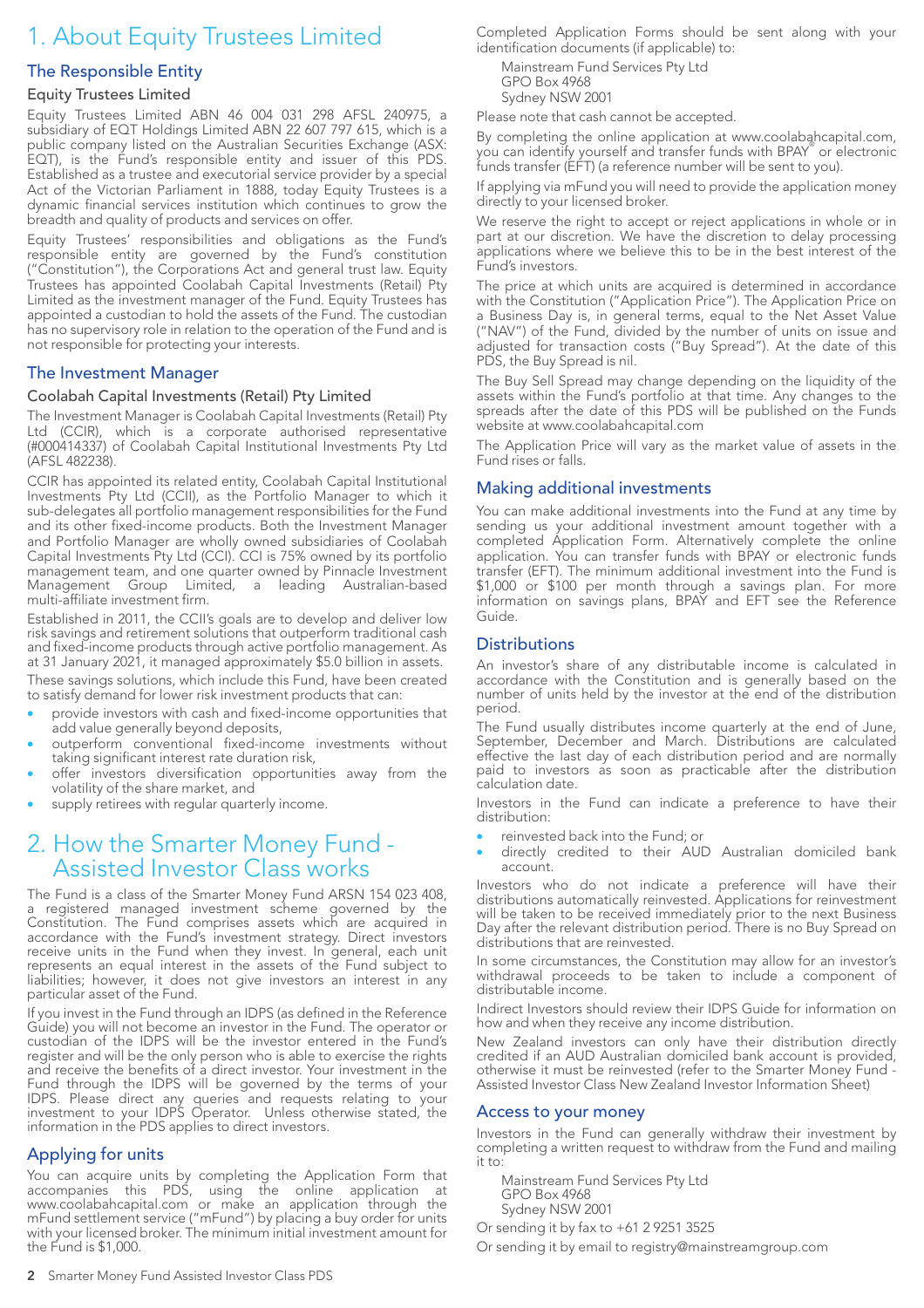Or by making a withdrawal request through mFund by placing a sell order for units with your licensed broker.

The minimum withdrawal amount is nil. Once we receive and accept your withdrawal request, we may act on your instruction without further enquiry if the instruction bears your account number or investor details and your (apparent) signature(s), or your authorised signatory's (apparent) signature(s) or if the withdrawal is received via mFund.

Equity Trustees will generally allow an investor to access their investment within 3 Business Days of acceptance of a withdrawal request by transferring the withdrawal proceeds to such investor's nominated bank account or, where the request is received via mFund, to the investor's licensed broker. Access to your investment at the end of a distribution period will take longer as the Fund's unit price is placed on a temporary hold whilst the distribution is calculated. However, Equity Trustees is allowed to reject withdrawal requests, and also to make payment up to 180 days after acceptance of a request (which may be extended in certain circumstances) as outlined in the Constitution and Reference Guide.

We reserve the right to accept or reject withdrawal requests in whole or in part at our discretion.

The price at which units are withdrawn is determined in accordance with the Constitution ("Withdrawal Price"). The Withdrawal Price on a Business Day is, in general terms, equal to the NAV of the Fund, divided by the number of units on issue and adjusted for transaction costs ("Sell Spread"). At the date of this PDS, the Sell Spread is 0.025%.

The Buy Sell Spread may change depending on the liquidity of the assets within the Fund's portfolio at that time. Any changes to the spreads after the date of this PDS will be published on the Funds website at www.coolabahcapital.com.

The Withdrawal Price will vary as the market value of assets in the Fund rises or falls.

Equity Trustees reserves the right to fully redeem your investment if your investment balance in the Fund falls below \$1,000 as a result of processing your withdrawal request. In certain circumstances, for example, when there is a freeze on withdrawals, where accepting a withdrawal is not in the best interests of investors in the Fund including due to one or more circumstances outside its control or where the Fund is not liquid (as defined in the Corporations Act), Equity Trustees can deny or suspend a withdrawal request and you may not be able to withdraw your funds in the usual processing times or at all. When the Fund is not liquid, an investor can only withdraw when Equity Trustees makes a withdrawal offer to investors in accordance with the Corporations Act. Equity Trustees is not obliged to make such offers.

If you are an Indirect Investor, you need to provide your withdrawal request directly to your IDPS Operator. The time to process a withdrawal request will depend on the particular IDPS Operator and the terms of the IDPS.

#### Unit pricing discretions policy

Equity Trustees has developed a formal written policy in relation to the guidelines and relevant factors taken into account when exercising any discretion in calculating unit prices (including determining the value of the assets and liabilities). A copy of the policy and, where applicable and to the extent required, any other relevant documents in relation to the policy will be made available free of charge on request.

#### Additional information

If and when the Fund has 100 or more direct investors, it will be classified by the Corporations Act as a 'disclosing entity'. As a disclosing entity, the Fund will be subject to regular reporting and disclosure obligations. Investors would then have a right to obtain a copy, free of charge, of any of the following documents:

- the most recent annual financial report lodged with ASIC ("Annual Report");
- any subsequent half yearly financial report lodged with ASIC after the lodgement of the Annual Report; and
- any continuous disclosure notices lodged with ASIC after the Annual Report but before the date of this PDS.

Equity Trustees will comply with any continuous disclosure obligation by lodging documents with ASIC as and when required.

Copies of these documents lodged with ASIC in relation to the Fund may be obtained from ASIC through ASIC's website.

### Further reading

You should read the important information in the Reference Guide about:

- Application cut-off times;
- Application terms;
- Direct Debit & savings plan;
- Authorised signatories;
- Reports;
- Withdrawal cut-off times;
- Withdrawal terms;
- Withdrawal restrictions; and
- Compulsory redemptions,

under the "Investing in the Smarter Money Funds", "Managing your investment" and "Withdrawing your investment" sections before making a decision. Go to the Reference Guide which is available at www.eqt.com.au/insto. The material relating to these matters may change between the time when you read this PDS and the day when you acquire the product.

# 3. Benefits of investing in the Smarter Money Fund - Assisted Investor Class

## Significant benefits

| Active management          | The investment manager actively selects<br>high quality cash and floating-rate assets<br>with the goal of maximising investors'<br>risk-adjusted returns.         |  |
|----------------------------|-------------------------------------------------------------------------------------------------------------------------------------------------------------------|--|
| Target return              | Targets returns above the average returns<br>of traditional cash products, after<br>management costs - see the Fees and<br>costs section of this PDS for details. |  |
| No capped return           | No capped or fixed return, such as would<br>be the case with a fixed term deposit.                                                                                |  |
| No fixed term              | No fixed term, such as would be the case<br>with a fixed term deposit.                                                                                            |  |
| Regular income             | Aims to reliably distribute quarterly<br>income.                                                                                                                  |  |
| No withdrawal<br>penalties | You can access your investment anytime<br>without penalties or break costs subject to<br>normal liquidity and spreads.                                            |  |
| Fast access                | Withdrawals generally available in your<br>bank account after 3 Business Days.                                                                                    |  |

# 4. Risks of managed investment schemes

All investments carry risks. Different investment strategies may carry different levels of risk, depending on the assets acquired under the strategy. Assets with the highest long-term returns may also carry the highest level of short-term risk. The significant risks below should be considered in light of your risk profile when deciding whether to invest in the Fund. Your risk profile will vary depending on a range of factors, including your age, the investment time frame (how long you wish to invest for), your other investments or assets and your risk tolerance.

The Responsible Entity and Investment Manager do not guarantee the liquidity of the Fund's investments, repayment of capital or any rate of return or the Fund's investment performance. The value of the Fund's investments will vary. Returns are not guaranteed and you may lose money by investing in the Fund. The level of returns will vary and future returns may differ from past returns. Laws affecting managed investment schemes may change in the future. The structure and administration of the Fund is also subject to change.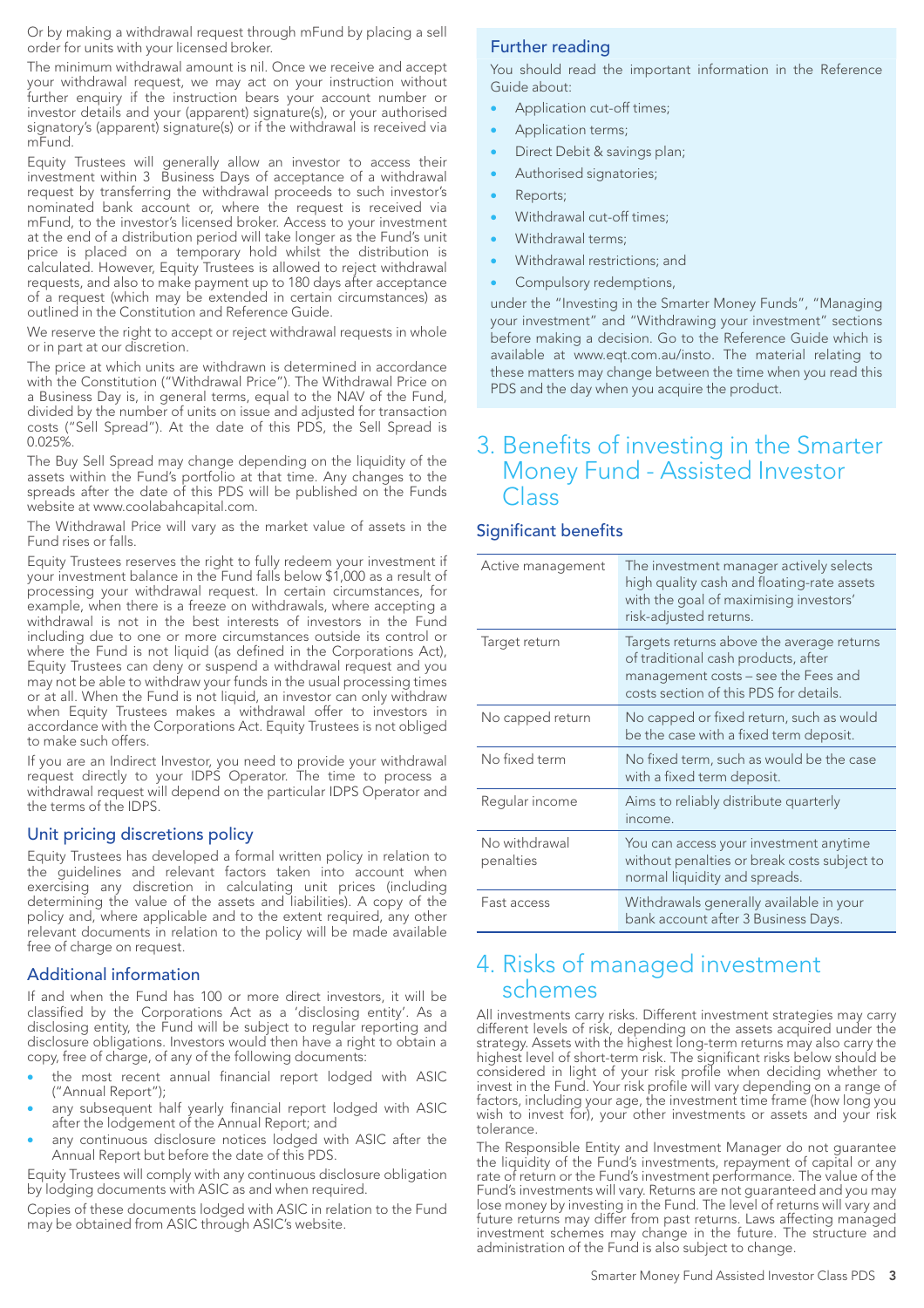In addition, we do not offer advice that takes into account your personal financial situation, including advice about whether the Fund is suitable for your circumstances. If you require personal financial or taxation advice, you should contact a licensed financial adviser and/or taxation adviser.

#### Market risk

This is the risk that an entire market, country or economy (such as Australia) changes in value or becomes more volatile, including the risk that the purchasing power of the currency changes (either through inflation or deflation), potentially causing a reduction in the value of the Fund and increasing its volatility. This may be because, amongst many other things, there are changes in economic, financial, technological, political or legal conditions, natural and manmade disasters, conflicts and changes in market sentiment.

#### Investment and credit risk

This is the risk that the value of an individual investment in the Fund may change in value or become more volatile, potentially causing a reduction in the value of the Fund and increasing its volatility. This may be because, amongst many other things, there are changes in government or bank policies, the Investment Manager's operations or management, or business environment, or a change in perceptions of the risk of any investment. Various risks may lead to the issuer of the investment defaulting on its obligations and reducing the value of the investment to which the Fund has an exposure.

#### Interest rate risk

This is the risk that changes in interest rates can have a negative impact on certain investment values or returns. Reasons for interest rates changes are many and include variations in inflation, economic activity and Reserve Bank of Australia (RBA) policies. However, interest rate risk with this Fund is reduced because the Fund predominantly invests in cash and floating-rate debt securities and is prohibited from investing in fixed-rate (i.e. not floating-rate) debt securities with a term to maturity of longer than 12 months unless it hedged the interest rate risk.

#### Ratings risk

The assets in which the Fund invests may or may not have been assigned credit ratings by independent ratings agencies. A ratings downgrade could significantly reduce the value of an investment and impact the value of the units of the Fund. Credit ratings do not guarantee the credit quality of a security, its underlying assets or its repayment, and may be re-assessed by ratings agencies in a range of circumstances. Ratings agencies can make mistakes. The Investment Manager seeks to minimise this risk by assessing the credit risks inherent in any investments it makes.

#### Risk measure

The Investment Manager considers that the 'standard risk measure' for this Fund is a conservative style fund, with a Very Low risk rating, which means that the estimated number of negative annual returns over any 20 year period is less than 0.5. On a scale of 1 to 7 where 7 is riskiest in this respect, the Fund is in category 1.

The standard risk measure is based on industry guidance to allow investors to compare investment options that are expected to deliver a similar number of negative annual returns over any 20 year period. It is not a complete assessment of all forms of investment risk, for instance it does not detail what the size of a negative return could be or the potential for a positive return to be less than an investor may require to meet their objectives. Further, it does not take into account the impact of fees and tax on the likelihood of a negative return.

Investors should still ensure they are comfortable with the risks and potential losses associated with the Fund.

# Further reading...

You should read the important information in the Reference Guide under "Additional information on risks" about the risks associated with investing in the Fund before making an investment decision. Go to the Reference Guide which is available at www.eqt.com.au/insto. The material relating to these matters may change between the time when you read this PDS and the day when you acquire the product.

# 5. How we invest your money

Warning: When choosing to invest in the Fund or an option of the Fund, you should consider the likely investment returns, the risks of investing and your investment time frame.

### Investment objective

The Fund targets returns above the average returns of traditional cash products after management costs.

More specifically, the Fund targets returns that outperform the Reserve Bank of Australia's (RBA's) cash rate by 1.0% to 2.0% pa after management costs, over a rolling 12 month period.

The investment objective is not intended to be a forecast. It is only an indication of what the investment strategy aims to achieve over a rolling 12 month period. The Fund may not achieve its investment objective. Returns are not guaranteed.

#### Benchmark

RBA cash rate plus 1.00% plus management fees (0.66% p.a.)

#### Minimum suggested time frame

Greater than 1 year.

#### Risk level

Low.

#### Investor suitability

Those seeking returns above the average of traditional cash products.

#### Investment style and approach

Although the Fund is not the same as a bank account, the Fund does have a conservative investment approach:

- the Fund is permitted to invest in bonds, such as government and semi-government bonds, bank and corporate bonds, and asset-backed securities, including residential-mortgage backed securities, issued in Australian Dollars or in G10 currencies hedged to Australian Dollars;
- the Fund is also permitted to invest in cash and cash-equivalent securities, exchange traded derivatives and over-the-counter derivatives;
- The Fund may also invest in units in an ASX-listed fund or trust that solely invests in Australian-dollar denominated deposits, issued by APRA-regulated, Authorised Deposit-taking Institutions,
- all the Fund's investments are Australian Dollar-denominated or fully hedged into Australian Dollars (so the Fund has minimal direct exposure to foreign exchange risk);
- all the Fund's debt securities are of an 'investment grade' quality when bought, ('investment grade' normally equates to a Standard & Poor's rating of between BBB- and AAA, or equivalent rating).
- the Fund targets a dollar-weighted average Standard & Poor's 'A' credit rating across its bonds and deposits (or equivalent rating as determined by rating agencies),
- the Fund does not invest directly in listed or unlisted shares (so the Fund has no direct exposure to the volatility or risks of those markets),
- the Fund does not invest in fixed-rate debt securities with maturities greater than 12 months unless it hedges out the fixed interest rate component (so the Fund does not carry the significant interest rate (or duration) risk associated with these assets) and targets holding interest rate duration risk of less than 3 months,
- the Investment Manager seeks to limit the Fund's interest rate risk, as defined by changes in capital values resulting from interest rate movements, by investing in short-term deposits and floating-rate debt securities that ensure the Fund's underlying income moves when the RBA's cash rate moves,
- the Fund places a maximum limit on its exposure to asset-backed securities and requires these to have a minimum 'A-' credit rating,
- the Fund is not permitted to use leverage or gearing to enhance its returns, and
- the Fund has a very low risk rating under the 'standard risk measure' (see the Risks section of this PDS for details).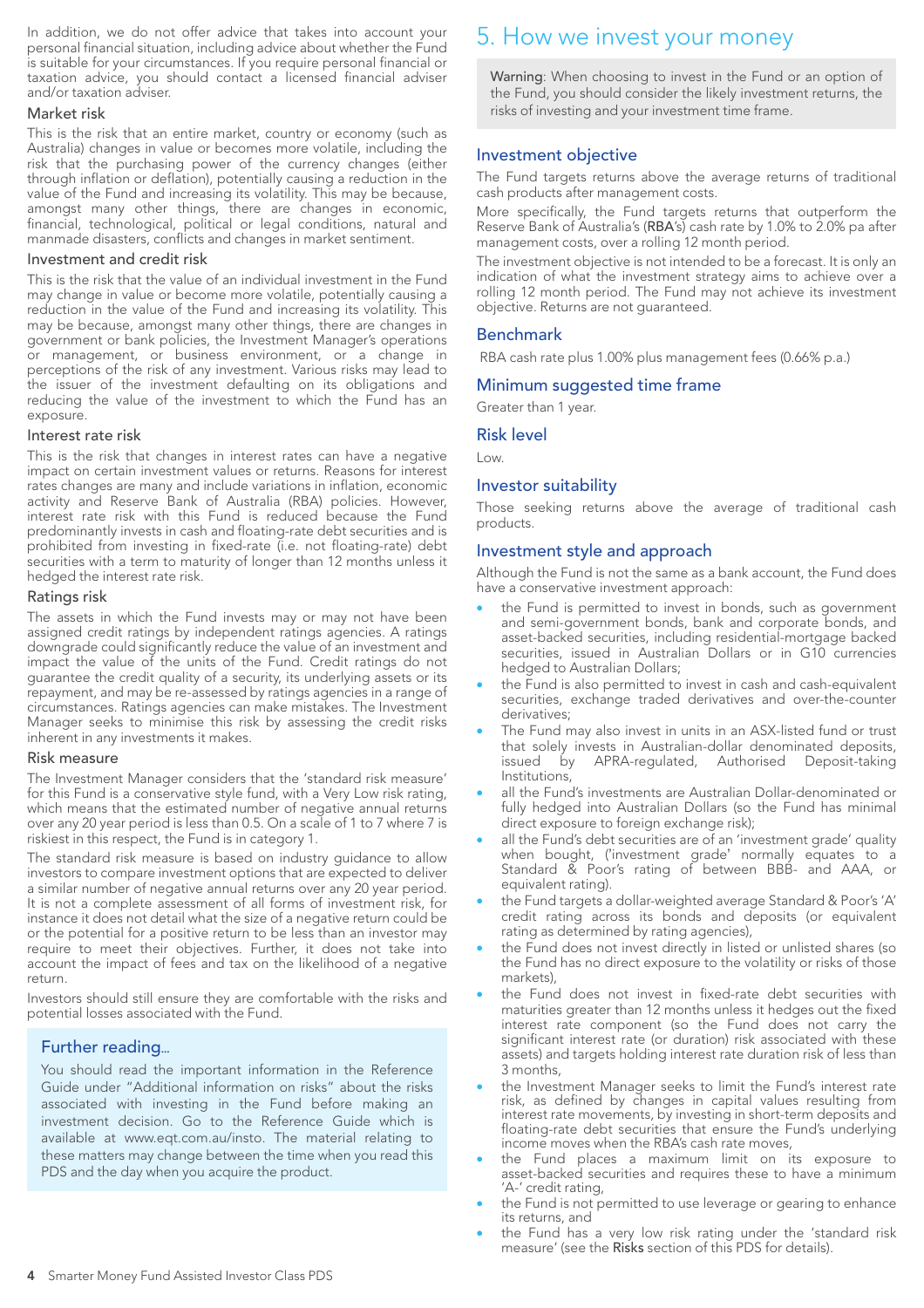The Fund also has access to liquidity facilities that allow assets that are classified as "eligible securities" for repurchase by the RBA to be swapped with major Australian and international trading banks in exchange for cash, subject to these banks accepting these assets as part of their own repurchase operations. The Fund targets having at least 30% of its investments in cash and investment-grade assets that are classified as such repurchase eligible securities.

Due to movements in the market or similar events, the guidelines set out above may not be adhered to from time to time. In these circumstances, the Investment Manager will seek to bring the Fund's investments within the guidelines within a reasonable period of time.

#### Asset allocation

The Fund is actively managed by the Investment Manager and aims to take advantage of investment opportunities within the Australian cash and fixed-income markets.

Investment in the Fund is not the same as putting your money into a bank account. The Fund invests in cash instruments and investment grade debt securities, including at-call deposits, term deposits, bank bills, money market securities and investment-grade bonds issued by governments, government-owned enterprises, banks and companies. The Fund may also invest in units in an ASX-listed fund or trust that solely invests in Australian-dollar denominated deposits, issued by Authorised Deposit-taking Institutions (ADIs) which are regulated by the Australian Prudential Regulation Authority (APRA). It is also possible that from time to time derivatives may be used to manage the Fund's risks when considered appropriate.

#### Changing the investment strategy

The investment strategy and asset allocation parameters may be changed. If a change is to be made, investors in the Fund will be notified in accordance with the Corporations Act.

#### Labour, environmental, social and ethical considerations

The Portfolio Manager considers that environment, social and governance (ESG) factors are crucial inputs into its investment process and have potentially profound consequences for the performance of our investments, including, most notably, downside risks but also upside mispricing potential in terms of the value of those assets. Nuanced ESG factors are often overlooked by the market and credit rating agencies when assessing the creditworthiness and valuations of fixed-income securities. Given its activist investment style, the Portfolio Manager is deeply engaged with its target companies and relevant regulators and government stakeholders, dynamically evaluating the status of different ESG factors and seeking to understand their future path. ESG is therefore a core part of the Portfolio Manager's quantitative and qualitative due diligence and wider investment process.

The types of ESG factors that the Portfolio Manager takes into account as part of its quantitative and qualitative investment process include, but are not limited to:

- Environmental: weather related risks, dependency on prices of assets that may be impacted by environmental considerations,<br>pollution and environmental disruption, environment pollution and environmental disruption, environment sustainability, and associated reputational and brand risks.
- Social: political stability in countries of operation, human rights record of company and countries of operation, diversity, commitment to maintaining internal and customer privacy, including cyber-security, impact on local communities, health and safety, and associated reputational and brand risks.
- Governance: board composition, risk management track-record, legal and compliance track-record, history of prosecutions, management remuneration, distribution of equity, and associated reputational and brand risks.

The Portfolio Manager's ESG Policy (available here: www.coolabahcapital.com/esg-policy) details the relevance of ESG considerations to its investment process and describes how active analysis of ESG factors is integrated into decision-making. The Portfolio Manager's ESG Policy is reviewed at least once a year by the Portfolio Manager's Audit, Risk & Compliance Committee.

### Fund performance

Up to date information on the performance of the Fund can be obtained from www.coolabahcapital.com. A free of charge paper copy of the information will also be available on request.

# 6. Fees and costs

# DID YOU KNOW?

Small differences in both investment performance and fees and costs can have a substantial impact on your long-term returns.

For example, total annual fees and costs of 2% of your investment balance rather than 1% could reduce your final return by up to 20% over a 30-year period (for example, reduce it from \$100,000 to \$80,000).

You should consider whether features such as superior investment performance or the provision of better member services justify higher fees and costs.

You may be able to negotiate to pay lower fees. Ask the fund or your financial adviser.

### TO FIND OUT MORE

If you would like to find out more, or see the impact of the fees based on your own circumstances, the Australian Securities and Investments Commission (ASIC) Moneysmart website

(www.moneysmart.gov.au) has a managed funds fee calculator to help you check out different fee options.

The information in the following Fees and Costs Summary can be used to compare costs between different simple managed investment schemes. Fees and costs can be paid directly from an investor's account or deducted from investment returns. For information on tax please see Section 7 of this PDS.

#### Fees and Costs Summary

#### Smarter Money Fund Assisted Investor Class

| Type of fee or cost                                                                                                    | Amount                                       | How and when paid                                                                                                                                                                                                                                                                                                     |  |  |
|------------------------------------------------------------------------------------------------------------------------|----------------------------------------------|-----------------------------------------------------------------------------------------------------------------------------------------------------------------------------------------------------------------------------------------------------------------------------------------------------------------------|--|--|
| Ongoing annual fees and costs <sup>1</sup>                                                                             |                                              |                                                                                                                                                                                                                                                                                                                       |  |  |
| Management fees<br>and costs<br>The fees and costs<br>for managing your<br>investment <sup>2</sup>                     | 0.66% of the NAV<br>of the Fund              | The management fees<br>component of<br>management fees and<br>costs are accrued daily<br>and paid from the Fund<br>monthly in arrears and<br>reflected in the unit<br>price. Otherwise, the<br>fees and costs are<br>variable and deducted<br>and reflected in the<br>unit price of the Fund<br>as they are incurred. |  |  |
| Performance fees<br>Amounts<br>deducted from<br>your investment in<br>relation to the<br>performance of<br>the product | 0.18% of the NAV<br>of the Fund <sup>3</sup> | Performance fees<br>are calculated daily and<br>paid monthly in arrears<br>from the Fund<br>and reflected in the<br>unit price.                                                                                                                                                                                       |  |  |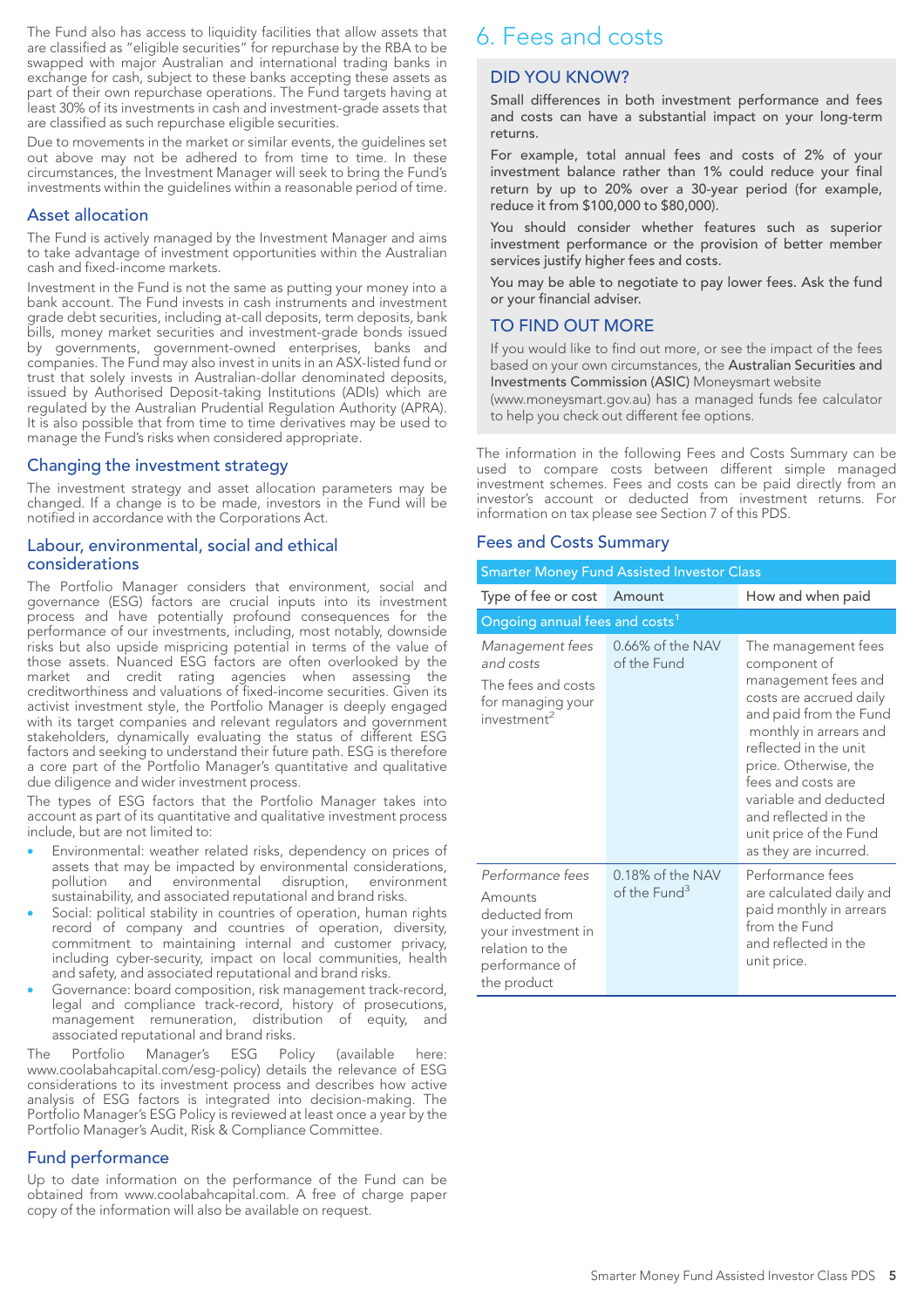#### Smarter Money Fund Assisted Investor Class

| Type of fee or cost                                                                          | Amount                             | How and when paid                                                                                                                                                                                                                                                                                                                                                                                                     |
|----------------------------------------------------------------------------------------------|------------------------------------|-----------------------------------------------------------------------------------------------------------------------------------------------------------------------------------------------------------------------------------------------------------------------------------------------------------------------------------------------------------------------------------------------------------------------|
| Transaction costs<br>The costs incurred<br>by the scheme<br>when buying or<br>selling assets | $0.00\%$ of the NAV<br>of the Fund | Transaction costs are<br>variable and deducted<br>from the Fund as they<br>are incurred and<br>reflected in the unit<br>price. They are<br>disclosed net of<br>amounts recovered by<br>the buy-sell spread.<br>Any transaction costs at<br>the interposed vehicle<br>level are reflected in<br>the value of the Fund's<br>investment in the<br>relevant interposed<br>vehicle, and therefore<br>reflected in the unit |

price. Member activity related fees and costs (fees for services or when your money moves in or out of the scheme) *Establishment fee* The fee to open your investment Not applicable Not applicable *Contribution fee* The fee on each amount contributed to your investment Not applicable Not applicable *Buy-sell spread* An amount deducted from your investment representing costs incurred in transactions by the scheme nil upon entry and 0.025% upon exit These costs are an additional cost to the investor but are incorporated into the unit price and arise when investing application monies and funding withdrawals from the Fund and are not separately charged to the investor. The Buy Spread is paid into the Fund as part of an application and the Sell Spread is left in the Fund as part of a redemption. *Withdrawal fee* The fee on each amount you take out of your investment Not applicable Not applicable *Exit fee* The fee to close your investment Not applicable Not applicable *Switching fee* Not applicable Not applicable

The fee for changing investment options

<sup>1</sup> All fees quoted above are inclusive of Goods and Services Tax (GST) and net of any Reduced Input Tax Credits (RITC). See below for more details as to how the relevant fees and costs are calculated.

 $2$  The management fee component of management fees and costs can be negotiated. See "Differential fees" in the "Additional Explanation of Fees and Costs" below.

<sup>3</sup> This represents the performance fee of the Fund which is payable as an expense of the Fund to the Investment Manager.

### Additional Explanation of Fees and Costs

#### Management fees and costs

The management fees and costs include amounts payable for administering and operating the Fund, investing the assets of the Fund, expenses and reimbursements in relation to the Fund and indirect costs if applicable.

Management fees and costs do not include performance fees or transaction costs, which are disclosed separately.

The management fees component of management fees and costs of 0.66% p.a. of the NAV of the Fund is payable to the Responsible Entity of the Fund for managing the assets and overseeing the operations of the Fund. The management fees component is accrued daily and paid from the Fund monthly in arrears and reflected in the unit price. As at the date of this PDS, the management fees component covers certain ordinary expenses such as Responsible Entity fees, investment management fees, custodian fees, and administration and audit fees.

The indirect costs and other expenses component of 0.00% p.a. of the NAV of the Fund may include other ordinary expenses of operating the Fund, as well as management fees and costs (if any) arising from interposed vehicles in or through which the Fund invests. The indirect costs and other expenses component is variable and reflected in the unit price of the Fund as the relevant fees and costs are incurred. They are borne by investors, but they are not paid to the Responsible Entity or Investment Manager.

Actual indirect costs for the current and future years may differ. If in future there is an increase to indirect costs disclosed in this PDS, updates will be provided on Equity Trustees' website at www.eqt.com.au/insto where they are not otherwise required to be disclosed to investors under law.

#### Performance fees

Performance fees include amounts that are calculated by reference to the performance of the Fund. The performance fees for the Fund are 0.18% of the NAV of the Fund. The performance fee figure that is disclosed in the Fees and Costs Summary is generally based on an average of the performance fees over the previous five financial years, where each performance fee relevant to the Fund is averaged and totalled to give the performance fees for the Fund.

In terms of the performance fees payable to the Investment Manager, a performance fee is payable where the investment performance of the Fund exceeds the RBA Cash Rate (RBACOR) plus 1.00% plus management fees 0.66% p.a. (Benchmark). The performance fees are 20.5% of this excess, calculated daily and paid monthly in arrears from the Fund and calculated based on the beginning NAV of the Fund over the relevant period. No performance fees are payable until any accrued Fund losses from prior periods has been made up (this feature is sometimes referred to as a high-watermark).

Please note that the performance fees disclosed in the Fees and Costs Summary is not a forecast as the actual performance fee for the current and future financial years may differ. The Responsible Entity cannot guarantee that performance fees will remain at their previous level or that the performance of the Fund will outperform the Benchmark.

It is not possible to estimate the actual performance fee payable in any given period, as we cannot forecast what the performance of the Fund will be. Information on current performance fees will be updated from time to time and available at www.eqt.com.au/insto.

#### Transaction costs

In managing the assets of the Fund, the Fund may incur transaction costs such as brokerage, buy-sell spreads in respect of the underlying investments of the Fund, settlement costs, clearing costs and applicable stamp duty when assets are bought and sold. Transaction costs also include costs incurred by interposed vehicles in which the Fund invests (if any), that would have been transaction costs if they had been incurred by the Fund itself. Transaction costs are an additional cost to the investor where they are not recovered by the Buy/Sell Spread, and are generally incurred when the assets of the Fund are changed in connection with day-to-day trading or when there are applications or withdrawals which cause net cash flows into or out of the Fund.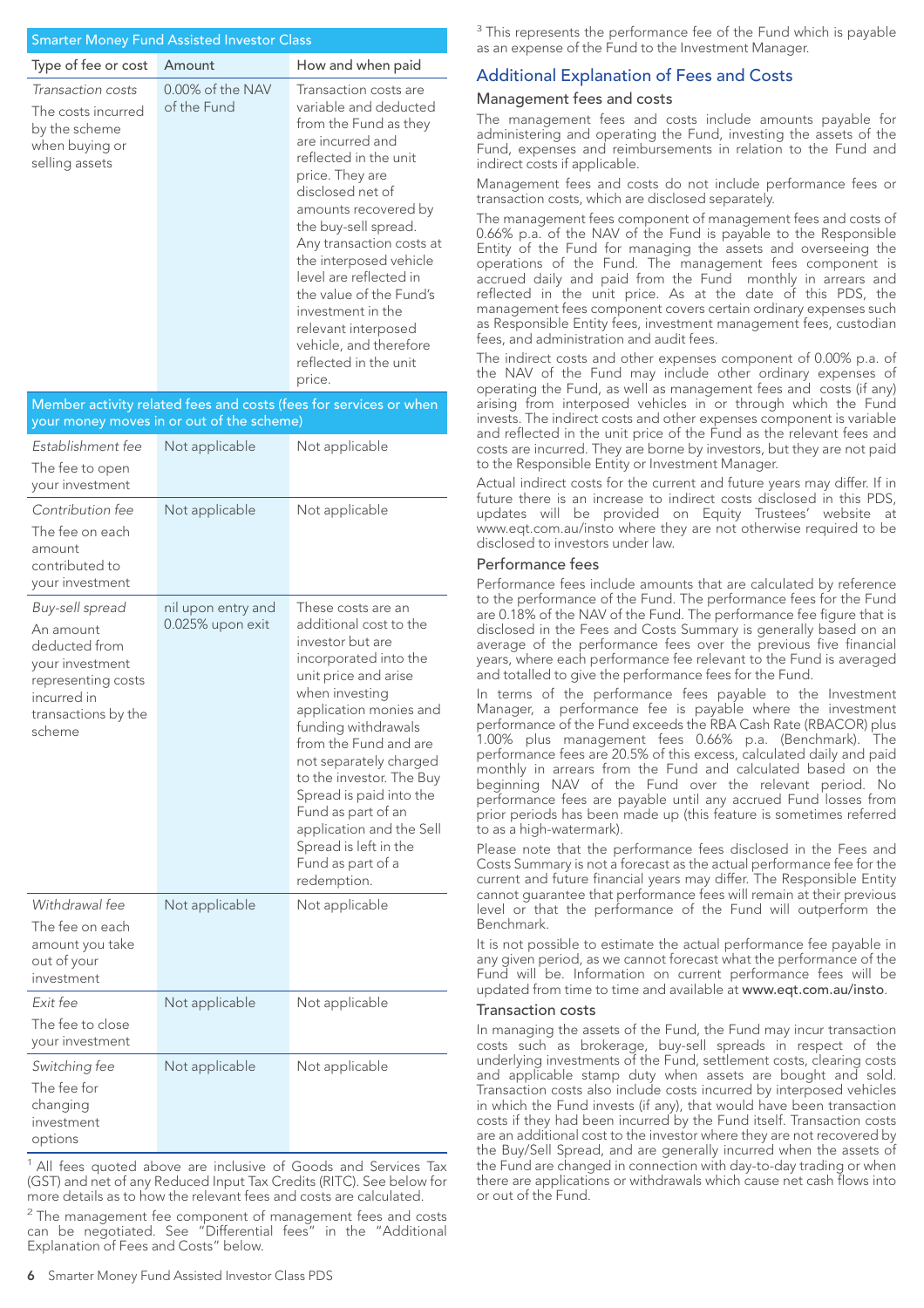The Buy/Sell Spread that is disclosed in the Fees and Costs Summary is a reasonable estimate of transaction costs that the Fund will incur when buying or selling assets of the Fund. These costs are an additional cost to the investor but are incorporated into the unit price and arise when investing application monies and funding withdrawals from the Fund and are not separately charged to the investor. The Buy Spread is paid into the Fund as part of an application and the Sell Spread is left in the Fund as part of a redemption and not paid to Equity Trustees or the Investment Manager. The estimated Buy/Sell Spread is nil upon entry and 0.025% upon exit. The dollar value of these costs based on an application or a withdrawal of \$1,000 is \$0 (application) and \$0.25 (withdrawal) for each individual transaction. The Buy/Sell Spread can be altered by the Responsible Entity at any time and www.coolabahcapital.com will be updated as soon as practicable to reflect any change. The Responsible Entity may also waive the Buy/Sell Spread in part or in full at its discretion. The transaction costs figure in the Fees and Costs Summary is shown net of any amount recovered by the Buy/Sell Spread charged by the Responsible Entity.

Transaction costs generally arise through the day-to-day trading of the Fund's assets and are reflected in the Fund's unit price as an additional cost to the investor, as and when they are incurred.

The gross transaction costs for the Fund are 0.00% p.a. of the NAV of the Fund, which is based on the relevant costs incurred during the financial year ended 30 June 2020.

However, actual transaction costs for future years may differ.

#### Can the fees change?

Yes, all fees can change without investor consent, subject to the maximum fee amounts specified in the Constitution. The current maximum management fee to which Equity Trustees is entitled is 4.00% of the GAV of the Fund. However, Equity Trustees does not intend to charge that amount and will generally provide investors with at least 30 days' notice of any proposed increase to the management fees component of management fees and costs. In most circumstances, the Constitution defines the maximum level that can be charged for fees described in this PDS. Equity Trustees also has the right to recover all reasonable expenses incurred in relation to the proper performance of its duties in managing the Fund and as such these expenses may increase or decrease accordingly, without notice.

#### Payments to IDPS Operators

Subject to the law, annual payments may be made to some IDPS Operators because they offer the Fund on their investment menus. Product access is paid by the Investment Manager out of its investment management fee and is not an additional cost to the investor.

#### Differential fees

The Investment Manager may from time to time negotiate a different fee arrangement (by way of a rebate or waiver of fees) with certain investors who are Australian Wholesale Clients. Please contact the Investment Manager on 1300 901 711 for further information.

#### mFund

Warning: if you are transacting through mFund your stockbroker or accredited intermediary may charge you additional fees (see their Financial Services Guide).

#### Example of annual fees and costs for an investment option

This table gives an example of how the ongoing annual fees and costs in the investment option for this product can affect your investment over a 1-year period. You should use this table to compare this product with other products offered by managed investment schemes.

| EXAMPLE – Smarter Money Fund - Assisted Investor Class                       |               |                                                                                                                                                                                                                                                                                                        |  |  |
|------------------------------------------------------------------------------|---------------|--------------------------------------------------------------------------------------------------------------------------------------------------------------------------------------------------------------------------------------------------------------------------------------------------------|--|--|
| BALANCE OF \$50,000 WITH A CONTRIBUTION OF \$5,000<br><b>DURING THE YEAR</b> |               |                                                                                                                                                                                                                                                                                                        |  |  |
| <b>Contribution Fees</b>                                                     | Nil           | For every additional \$5,000<br>you put in, you will be<br>charged \$0                                                                                                                                                                                                                                 |  |  |
| Plus<br>Management fees<br>and costs                                         | $0.66\%$ p.a. | And, for every \$50,000 you<br>have in the Smarter Money<br>Fund - Assisted Investor Class<br>you will be charged or have<br>deducted from your<br>investment \$330 each year                                                                                                                          |  |  |
| Plus<br>Performance fees                                                     | $0.18\%$ p.a. | And, you will be charged or<br>have deducted from your<br>investment \$90 in<br>performance fees each year                                                                                                                                                                                             |  |  |
| Plus<br>Transaction costs                                                    | $0.00\%$ p.a. | And, you will be charged or<br>have deducted from your<br>investment \$0 in transaction<br>costs                                                                                                                                                                                                       |  |  |
| Equals<br>Cost of Smarter<br>Money Fund -<br>Assisted Investor<br>Class      |               | If you had an investment of<br>\$50,000 at the beginning of<br>the year and you put in an<br>additional \$5,000 during that<br>year, you would be charged<br>fees and costs of:<br>\$420*<br>What it costs you will<br>depend on the investment<br>option you choose and the<br>fees you<br>negotiate. |  |  |

\* Additional fees may apply. Please note that this example does not capture all the fees and costs that may apply to you such as the Buy/Sell Spread.

This example assumes the \$5,000 contribution occurs at the end of the first year, therefore the fees and costs are calculated using the \$50,000 balance only.

Warning: If you have consulted a financial adviser, you may pay additional fees. You should refer to the Statement of Advice or Financial Services Guide provided by your financial adviser in which details of the fees are set out.

ASIC provides a fee calculator on www.moneysmart.gov.au, which you may use to calculate the effects of fees and costs on account balances. The performance fees stated in this table are based on the average performance fee for the Fund, over the previous five financial years. The performance of the Fund for this financial year, and the performance fees, may be higher or lower or not payable in the future. It is not a forecast of the performance of the Fund or the amount of the performance fees in the future.

The indirect costs and other expenses component of management fees and costs and transaction costs may also be based on estimates. As a result, the total fees and costs that you are charged may differ from the figures shown in the table.

#### Further reading

You should read the important information in the Reference Guide about fees and costs under the "Fees and other costs" section before making a decision. Go to the Reference Guide which is available at www.eqt.com.au/insto. The material relating to these matters may change between the time when you read this PDS and the day when you acquire the product.